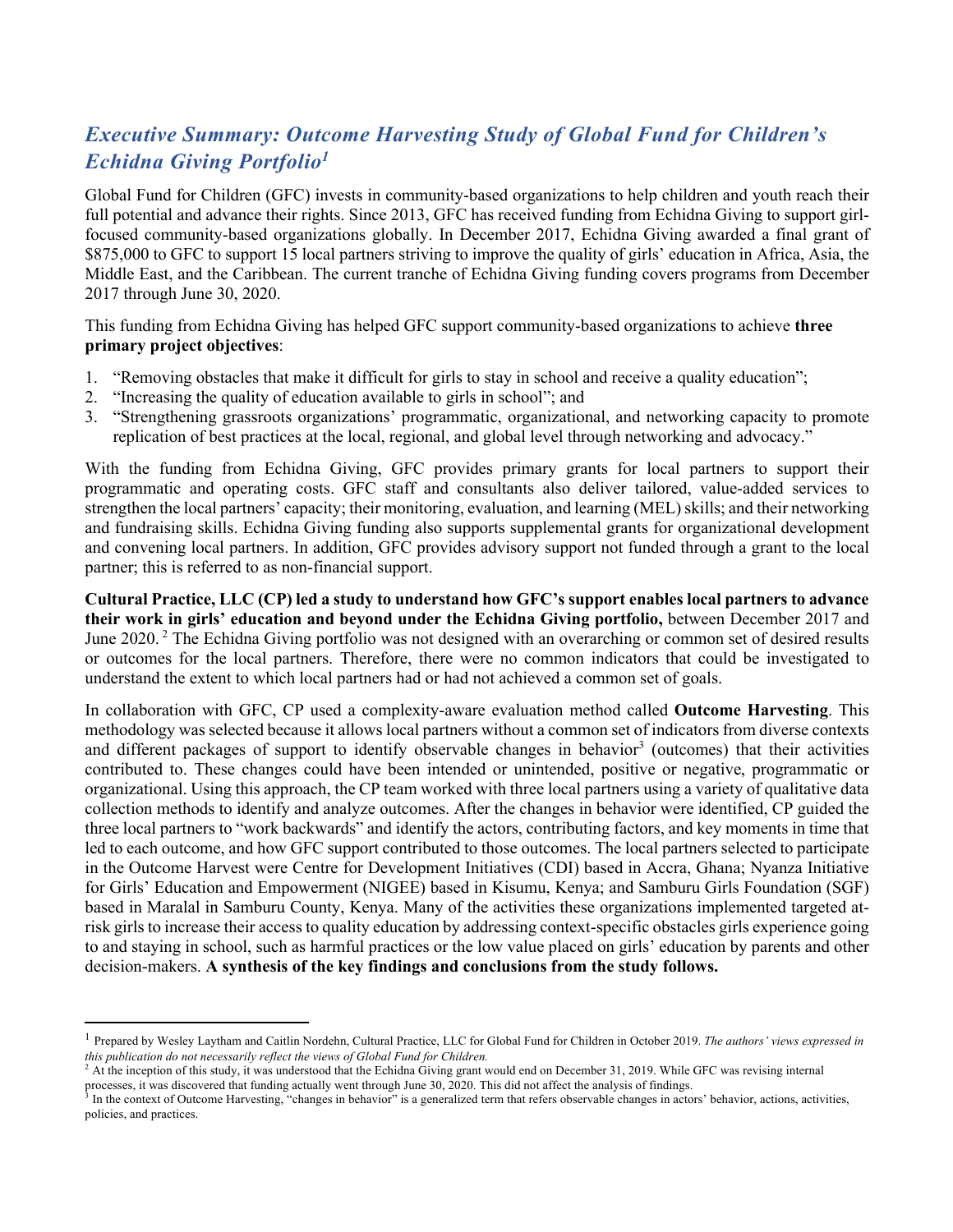## The benefits of trust-based relationships with local partners

The strong trust between GFC and local partners is shaped by GFC's overall approach, which puts the power in local partners' hands to determine how best to use funding. This approach can minimize the gap between GFC and the local partners, making local partners more willing to share their ideas or call on GFC forsupport when challenges arise, to navigate course corrections. The local partners appreciated GFC's flexible funding, because it could be used to complement more restrictive funding from other donors. It also enabled them to pilot new concepts in search of new ways to meet organizational goals to strengthen girls' education and protect girls from harm.

Local partners have appreciated the benefits of GFC's approach; however, they still face challenges designing and implementing sustainable activities to empower girls. The complex environments within which local partners work – complicated by shifts in government, climate, or even other organizations' interventions – make it difficult to design, implement, and monitor programming. Furthermore, the local partner teams are often small and do not have sufficient time, staff, or other resources to design and implement programming that will lead to longer-term changes in social norms or institutions. Local partners need additional technical guidance to design projects and develop their own organizational capacity to maximize the benefits of GFC funding.

## Developing sustainable pathways toward girls' empowerment

**Local partners are on a pathway to meet their organizational goals to remove obstacles for girls to access quality education and improve girls' physical and psychological wellbeing.** Their activities contributed to strengthening girls' access to resources to increase livelihood opportunities; increasing girls' access to quality education; and developing girls' life skills, confidence, and aspirations. The trust local partner staff built with the girls and communities through their activities was a common theme reported in their stories of change. With additional targeted technical support, local partners could go further to reach, benefit, and empower girls.

To maximize GFC's financial and advisory support, **additional technical guidance on project design is needed, particularly around best practices, risk management planning, and monitoring and documenting challenges and achievements.** Local partners' project design is largely shaped by their experiences and understanding of the local context, but only to a limited extent by best practices to reach, benefit, and increase girls' ability to make strategic decisions about their lives and act upon them. They also face challenges finding ways to effectively use limited funding, plan for risks, and course correct. Furthermore, minimal monitoring data, evaluation, and opportunities for reflection and learning limits the extent to which local partners can learn from their challenges and achievements to improve their project design and implementation.

Local partners have demonstrated they have the capacity to contribute to positive changes in their communities, but **they require more organizational support to sustainably contribute to broader processes of social change.** The local partners provide critical services to at-risk girls at siteslike SGF's "rescue centers," at NIGEE's Academic Camps, and through CDI's home visits. These activities are benefiting girls today, but do not carve a path toward longer-term sustainable change in the communities they serve. This is in part because these organizations do not have the networks to identify and connect with new donors to scale up their pilot activities. Additionally, small organizations have limited networks and capacity to influence widespread behavior change in communities. Furthermore, few have the mechanisms to document achievements and use them to write winning proposals. GFC has encouraged and developed the skills of some local partners to create strategic sustainability plans. However, that will only be useful if it is complemented by strengthening organizational capacity to secure new funding.

## Opportunities of the cohort-based portfolio model

**A portfolio based on a cohort model has benefits for both the local partners and GFC**. Local partners were eager to learn from one another's approaches and challenges, offering advice to one another. A cohort, with a common purpose and indicators, provides a solid foundation for peer-to-peer knowledge exchange and learning. GFC regional directors and staff could support each other to address shared challenges and document local partner and management achievements. A synthesis of local partner and GFC program officers' reflections can also be used by business development to describe GFC's approach and grantees' successes to donors.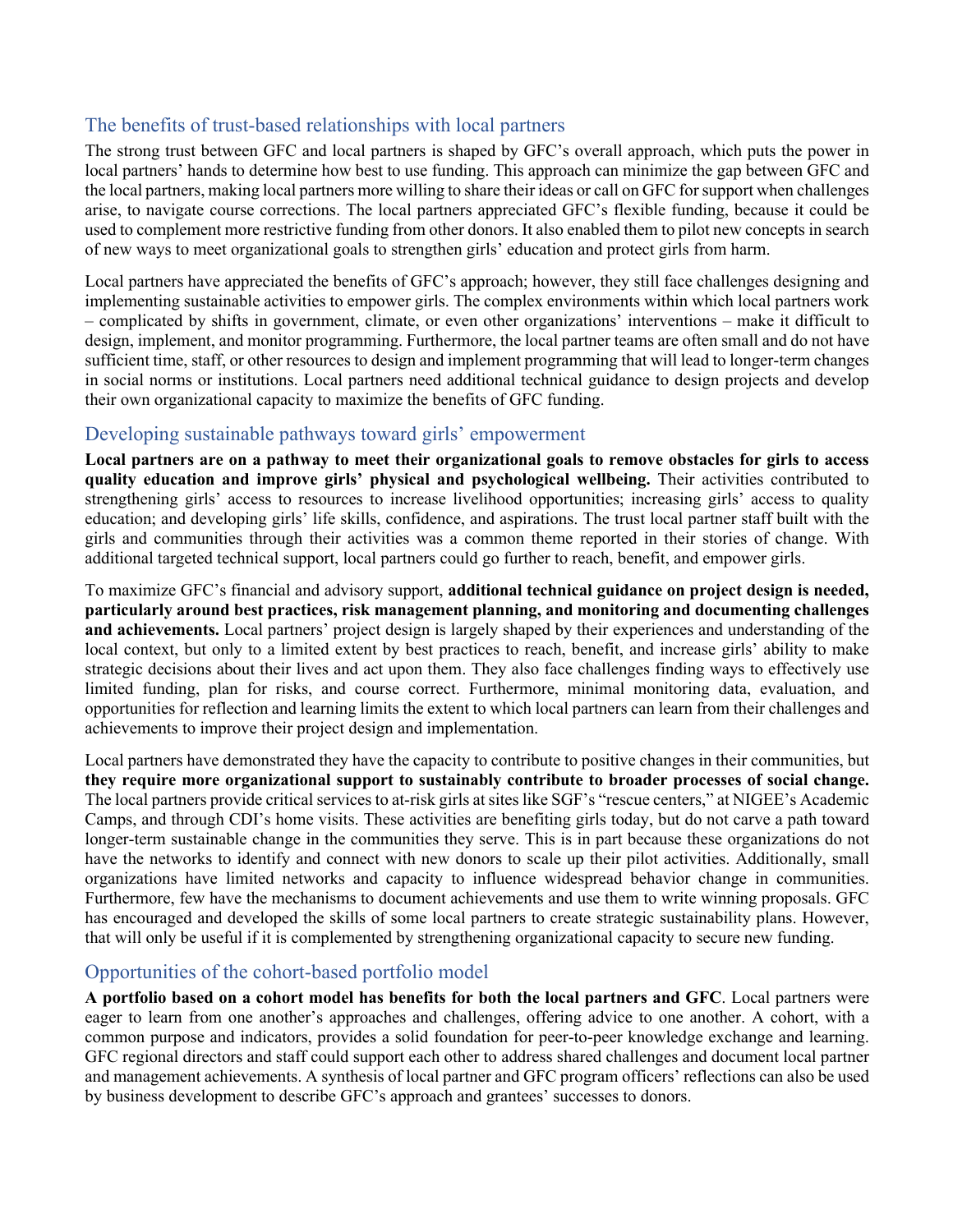The recommendations focus on strengthening GFC's technical guidance throughout the project cycle to design, implement, and manage MEL activities to achieve sustainable pathways to girls' empowerment. To ensure the legacy of GFC's trust-based relationship with local partners continues, GFC should continue to encourage local partners to share their ideas and also increase exchanges between local partners to learn from one another. Some recommendations highlight how collaboration between the GFC teams, particularly around MEL, can benefit all and strengthen the overall quality of the work and its relevance to GFC goals.

| Recommendation                                                                                                                                                                                                                                                                                                                                                                                                                                                                                                                                                                                                                                                                                  | <b>Actions</b>                                                                                                                                                                                                                                                                                                                                                                                                                                                                                                                                                                                                                             |
|-------------------------------------------------------------------------------------------------------------------------------------------------------------------------------------------------------------------------------------------------------------------------------------------------------------------------------------------------------------------------------------------------------------------------------------------------------------------------------------------------------------------------------------------------------------------------------------------------------------------------------------------------------------------------------------------------|--------------------------------------------------------------------------------------------------------------------------------------------------------------------------------------------------------------------------------------------------------------------------------------------------------------------------------------------------------------------------------------------------------------------------------------------------------------------------------------------------------------------------------------------------------------------------------------------------------------------------------------------|
| 1. Strengthen technical capacity of GFC and local partners for portfolio and program design                                                                                                                                                                                                                                                                                                                                                                                                                                                                                                                                                                                                     |                                                                                                                                                                                                                                                                                                                                                                                                                                                                                                                                                                                                                                            |
| 1.1 Leverage and strengthen in-house<br>capacity for GFC portfolio design. During<br>this study, program staff demonstrated a wealth of<br>knowledge and experience managing grants that can<br>be drawn upon to design future portfolios. This<br>report offers evidence of the common themes and<br>programmatic and monitoring challenges that these<br>staff manage. GFC should encourage internal<br>collaboration across teams in the design phase to<br>maximize the existing expertise.                                                                                                                                                                                                 | Action 1: Map out existing in-house expertise and interest in technical sectors,<br>project management, and MEL. It is anticipated that gaps will be identified in in-<br>house expertise during this process. See Recommendation 1.3 for how to engage<br>consultants and firms to support GFC's portfolio design.                                                                                                                                                                                                                                                                                                                        |
|                                                                                                                                                                                                                                                                                                                                                                                                                                                                                                                                                                                                                                                                                                 | Action 2: Clearly define responsibilities, across teams, to support the design of<br>new portfolios, including the draft MEL framework. For example, program staff<br>who participated in the management of the Echidna Giving Portfolio will be well<br>suited to contribute to the design of a new adolescent girls' education portfolio.                                                                                                                                                                                                                                                                                                |
|                                                                                                                                                                                                                                                                                                                                                                                                                                                                                                                                                                                                                                                                                                 | Action 3: Establish common outcomes, outputs, and indicators for all local<br>partners within the portfolio. This could be done prior to making awards, as<br>evaluation criteria, or developed collaboratively with selected local partners during<br>portfolio kickoff. This gives local partners a foundation for peer-to-peer learning.<br>See Recommendations 2 and 3.                                                                                                                                                                                                                                                                |
| 1.2 Provide more technical assistance to<br>support local partner program design.<br>Community-based organizations face challenges<br>staying up to date on best practices and approaches<br>because of limitations on staff time and training,<br>funding and travel constraints, and small networks.<br>This limits the extent to which the local partners can<br>influence positive change in communities through<br>their activities. After awarding an initial grant, GFC<br>could strengthen local partners' programmatic<br>capacity by connecting local partners with in-house<br>technical experts<br>and<br>external<br>(local)<br>or<br>international) for the final project design. | Action 1: Develop a roster of technical experts to collaborate with local partners<br>on their activity designs, including budgeting, based on best practices and the local<br>contexts. The technical expertise may cover topics like education, child protection,<br>gender equality and women's and girls' empowerment, social and behavior<br>change, and other areas in which local partners are working. These experts should<br>be familiar with other organizations implementing similar projects in these<br>contexts. This collaboration could be done remotely, through stakeholder<br>workshops, or through short-term visits. |
| 1.3 Engage external technical assistance<br>to support GFC portfolio design, as<br>needed. Based on the mapping of in-house<br>technical capacities, GFC can draw on additional<br>external support in technical areas to shape these<br>portfolios and be more judicious about which<br>organizations to fund. This should be based on an<br>understanding of the specific landscape and relevant                                                                                                                                                                                                                                                                                              | Action 1: Staff with interest in specific areas should be matched with external<br>technical experts to respond to donor solicitation and/or develop unsolicited<br>proposals that reflect these priorities. This increases in-house technical capacity<br>and learning as well as the quality of the portfolio design. Technical experts should<br>be familiar with the landscape of interventions in the sector and targeted<br>geographic area to maximize investment by complementing existing activities.<br>This process will help GFC proposals include sufficient rigor and builds technical<br>capacity in new areas for staff.   |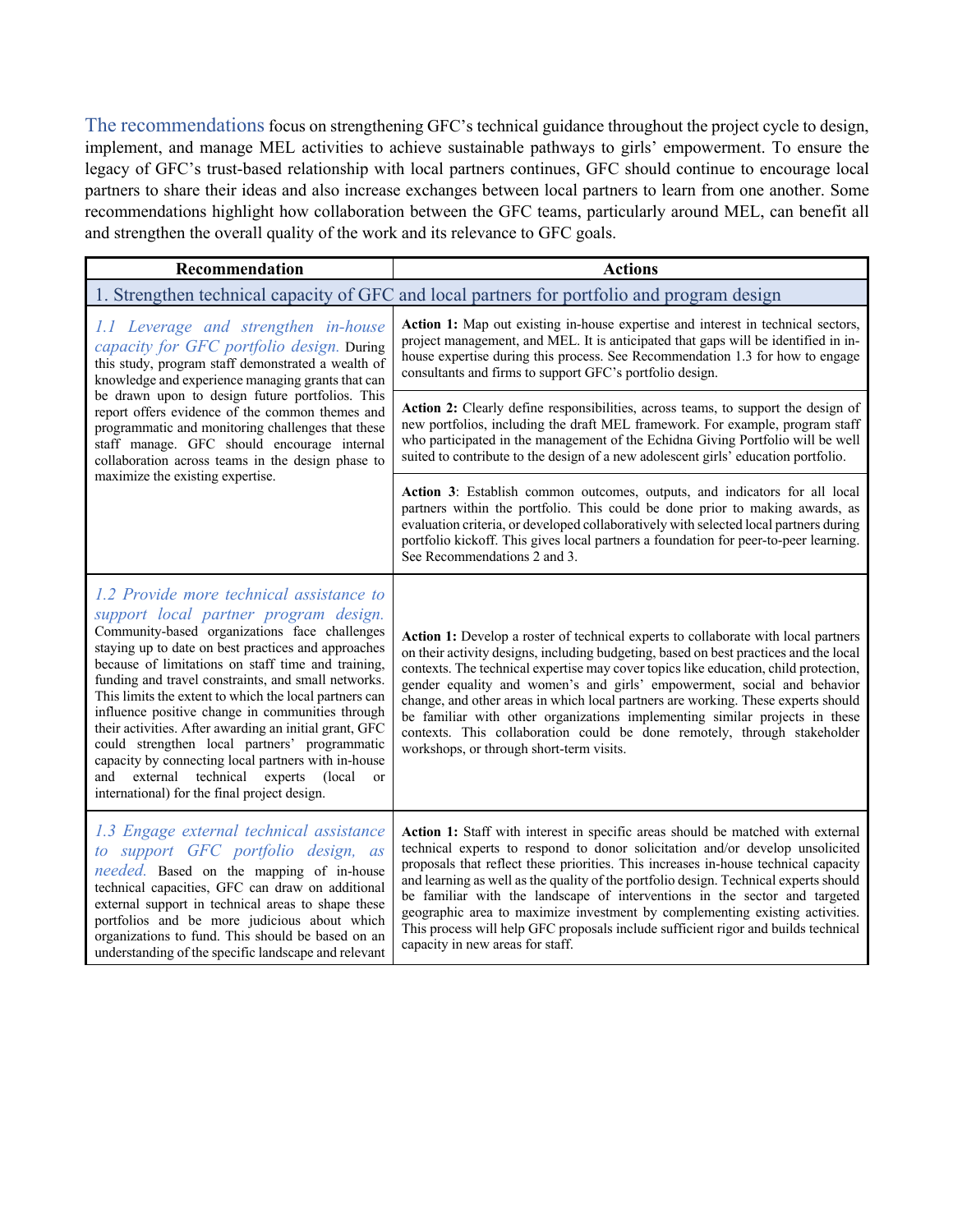| best practices for targeted technical areas and<br>geographies.                                                                                                                                                                                                                                                                                                                                                                                                                                                                                                                                                                                                                                                                                                                                                                                                                                                  | Action 2: Develop a roster of technical experts (local or international) to support<br>local partner application review. Technical experts can guide GFC through local<br>partner selection based on an understanding of the extent to which partners'<br>interventions align with best practices and the on-the-ground landscape. Following<br>the selection of local partners, technical experts can work with GFC staff to<br>develop overall next steps for working with each local partner. Based upon<br>previous portfolios, the targeted technical expertise may include education, child<br>protection, gender equality and women's and girls' empowerment, social and<br>behavior change, and other areas in which local partners are working.                                                                                   |  |
|------------------------------------------------------------------------------------------------------------------------------------------------------------------------------------------------------------------------------------------------------------------------------------------------------------------------------------------------------------------------------------------------------------------------------------------------------------------------------------------------------------------------------------------------------------------------------------------------------------------------------------------------------------------------------------------------------------------------------------------------------------------------------------------------------------------------------------------------------------------------------------------------------------------|--------------------------------------------------------------------------------------------------------------------------------------------------------------------------------------------------------------------------------------------------------------------------------------------------------------------------------------------------------------------------------------------------------------------------------------------------------------------------------------------------------------------------------------------------------------------------------------------------------------------------------------------------------------------------------------------------------------------------------------------------------------------------------------------------------------------------------------------|--|
| 2. Strengthen capacity of local partners to implement and adapt programs                                                                                                                                                                                                                                                                                                                                                                                                                                                                                                                                                                                                                                                                                                                                                                                                                                         |                                                                                                                                                                                                                                                                                                                                                                                                                                                                                                                                                                                                                                                                                                                                                                                                                                            |  |
| 2.1 Provide more technical assistance to<br>support implementation. Local<br>partner<br>organizations are mostly employing strategies to<br>reach and benefit girls. If GFC wishes to support<br>more community-based organizations to employ<br>strategies that empower girls and follow best<br>practices, it may be necessary to provide additional<br>technical expertise during the funding relationship<br>with GFC, in addition to organizational capacity<br>development. There are two reasons to provide<br>additional expertise after the final design of<br>programs. The first is to support local partners'<br>adaptive management. For example, local partners<br>may need to adjust their approach based on new<br>information or a change in context (e.g., political<br>change). The second is to help local partners that are<br>piloting new activities scale and improve their<br>approach. | Action 1: Develop a roster of technical experts and subcontractors to provide<br>support throughout program implementation. The targeted expertise may cover<br>education, child protection, social and behavior change, and other areas in which<br>local partners are working. Technical experts can support local partners to adjust<br>their programs during implementation kickoff and in developing new activities,<br>learning, and adaptive management throughout the project cycle. This can be done<br>remotely, through site visits at different points throughout the intervention, or a<br>convening of multiple local partners for a workshop or training.                                                                                                                                                                   |  |
|                                                                                                                                                                                                                                                                                                                                                                                                                                                                                                                                                                                                                                                                                                                                                                                                                                                                                                                  | Action 2: Facilitate more opportunities for local partners to participate in learning<br>activities with a sectoral focus, in addition to organizational capacity focused<br>opportunities. For example, local partners could attend convenings, attend<br>conferences, or receive visits from experts focused on building their awareness of<br>and ability to implement best practices around child protection and education.<br>These opportunities can be external or internal to GFC.                                                                                                                                                                                                                                                                                                                                                 |  |
| 2.2 Establish a cohort of local partners to<br>support peer-to-peer learning. GFC may<br>want to strengthen the linkages between local<br>partners funded by the same portfolio. Establishing<br>regular interactions between local partners could<br>instill a common sense of purpose. It would also<br>create more opportunities for networking and<br>exchanging ideas about promising practices among<br>peers who develop trust through repeated<br>interaction. Local partners can apply these lessons<br>to adjust their implementation approach throughout<br>the project cycle.                                                                                                                                                                                                                                                                                                                        | Action 1: Provide local partners with opportunities to interact and reflect on their<br>individual and collective experiences. This would allow for sharing of ideas about<br>effective solutions to common challenges and provide a platform for thinking<br>about the value of their work. The authors recommend increasing the number of<br>opportunities for peer-to-peer learning engagements. GFC can conduct an<br>assessment of local partner preferences and communications infrastructure to<br>determine the most effective and appropriate mechanisms for continuous peer-to-<br>peer learning. An initial meeting of the local partners can take place at regional<br>meetings. Other mechanisms like WhatsApp and webinars can be used to facilitate<br>continuous learning across regions, where language is not a barrier. |  |
| 2.3 Increase the value of the grants to local<br>partners based on changes in their<br>organizational capacity and demonstrated<br>results. Community-based organizations that                                                                                                                                                                                                                                                                                                                                                                                                                                                                                                                                                                                                                                                                                                                                   | Action 1: Set aside a pool of money to make results-based increases to local<br>partner grants. The determination for additional money should be based on<br>performance against MEL plans and results achieved to date in pilot activities. This<br>will help rationalize more rigorous MEL requirements.                                                                                                                                                                                                                                                                                                                                                                                                                                                                                                                                 |  |
| demonstrate positive results or improvements in<br>organizational development could be given<br>additional funding to scale up their approaches<br>and/or ensure sustainability when there is a<br>demonstrated need. Providing additional money at<br>key moments in time to expand local partner<br>programs could help make their work more<br>attractive to other donors.                                                                                                                                                                                                                                                                                                                                                                                                                                                                                                                                    | Action 2: Consider scheduling annual grants to increase over the life cycle of the<br>partnership. This should be tailored for the specific interventions (e.g., proof of<br>concept activities vs. better established activities). Partnerships that begin with<br>relatively smaller grants that increase over time can also help reduce risks to GFC<br>of supporting untested or unknown local partners.                                                                                                                                                                                                                                                                                                                                                                                                                               |  |